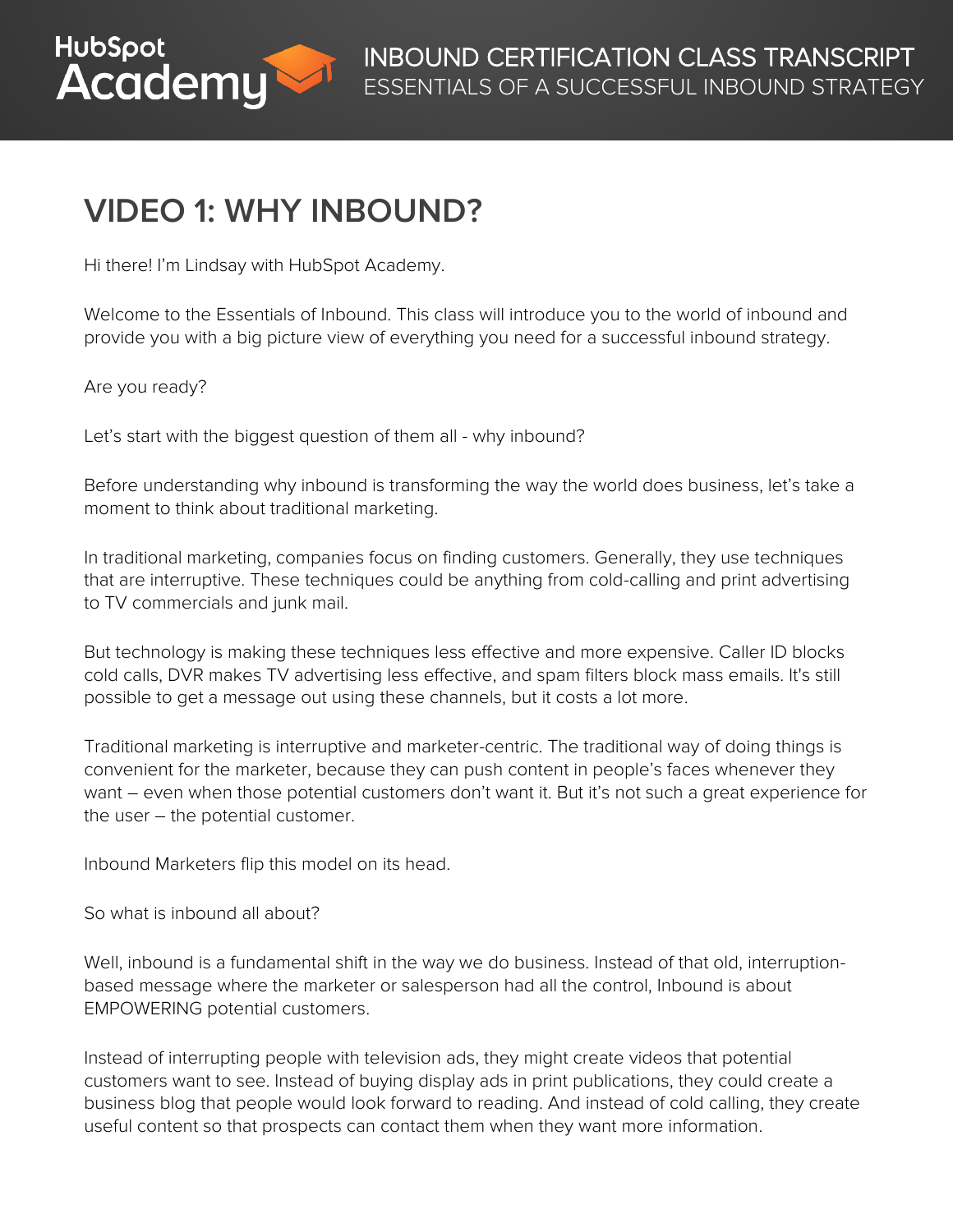

Inbound Marketing is marketing focused on getting found by customers. It's customer-focused. It's helpful. Wouldn't you prefer to deal with a business that is focused on your needs instead of their own?

You've probably come across some of your favorite brands actively practicing inbound marketing. It's that problem-solving blog post that shows up near the top of the search engine. It's the new solution that was discovered on LinkedIn or the product review that was found on Facebook.

Inbound is about being a part of the conversation.

Being a part of that conversation means sharing helpful, relevant content with the world. It's about drawing people in -- that's why it's called Inbound, after all.

And most of all, it's about creating marketing that people love.

In today's world, buyers have all the power. Think about the process you went through the last time you made a purchase. Did you call up a salesperson, asking to buy? Or did you hop online and do some research? I'd be willing to bet you did the latter.

It's time for you to support *that* buying process. It's time for you to join in and *empower* your potential customers to make the right decisions for themselves.

So how do you actually *do* inbound? Well, the best way to start is by understanding the Inbound Methodology.

This is the inbound methodology. It illustrates the four stages that make up the inbound marketing and sales process. These stages are Attract, Convert, Close, and Delight.

Listed along the bottom of the methodology are the tools companies typically use to accomplish these actions. The tools are listed under the stage where they first come into play, but that's not the only stage where they're applicable! Some tools, like email, can be essential to multiple stages of the methodology.

Starting at the beginning, on the left, you'll need to attract strangers to your site, turning them into visitors. Some of the most important tools to attract new users are blogging, optimizing your website, and social media.

But it doesn't end there. Once you've attracted new visitors, the next step is to convert some of them into leads by gathering their contact information. At the very least, you'll need their email addresses. Contact information is the world of inbound's currency. In order for your visitors to offer up that currency, willingly, you'll need to offer them something in return.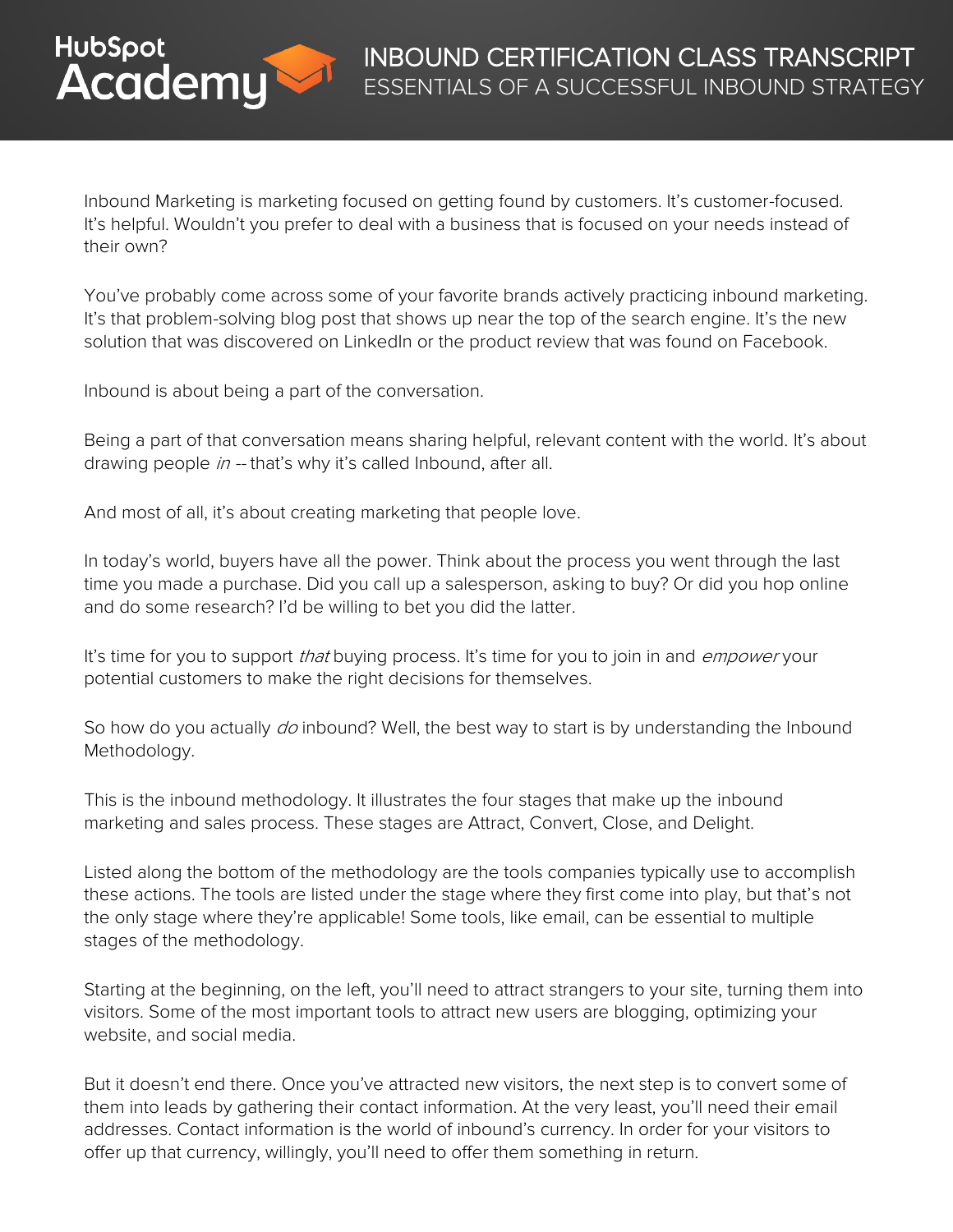

That 'payment' comes in the form of offers, like eBooks, whitepapers, or tip sheets - whatever information would be interesting and valuable to your prospects. You can convert visitors into leads by using what's called, as you might have guessed, the conversion process. Website components like calls-to-action and landing pages can entice these visitors and help you get information about them.

Moving along, now that you've attracted the right visitors and converted the right leads, it's time to transform those leads into customers. In the Close stage, tools like email and a CRM can be used to help sell to the right leads at the right time.

Inbound is all about providing remarkable content to your users, whether they're visitors, leads, or existing customers. Just because someone is already a customer doesn't mean that you can forget about them! Inbound companies continue to delight and engage their customer base, turning them into happy promoters of the products and services they love.

Then, the whole methodology starts back at the beginning, when promoters talk to their networks – more strangers -- and spread the word about your products and services.

What you don't see written in the methodology is "Analyze." Why?

Because analysis is part of every single thing you do with your inbound strategy. Anything you do -- any piece of content you create, any campaign you launch, or any marketing action you undertake -- should be analyzed.

To be a true inbound marketer (and a truly successful one) you need to know what's working, what isn't, and how to implement new solutions and improve your efforts as efficiently as possible. And again, the only way to do this is by taking the time to analyze your work.

And that, folks, is why inbound is changing the way the world does marketing and sales.

Next up, learn the necessary best practices that make up a strong inbound strategy.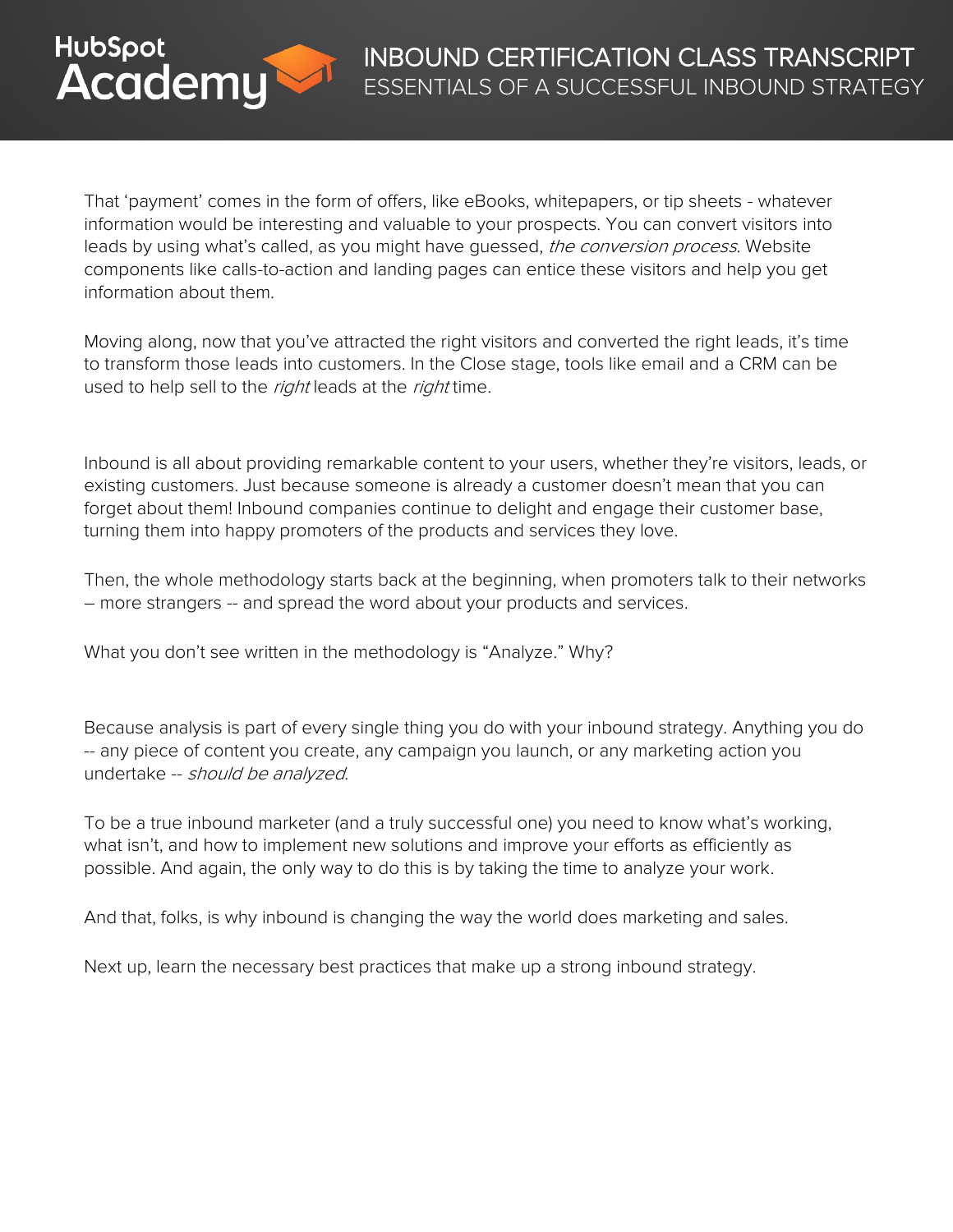

# **VIDEO 2: WHAT ARE THE FUNDAMENTALS OF INBOUND SUCCESS?**

Before practicing inbound marketing, it's important to understand the fundamentals of inbound success. Remember, consumers don't want to be sold to, they want to be *educated*, and inbound tactics can deliver the kind of information your prospects need to help them make smart, wellinformed decisions.

You can begin to do this by keeping these best practices in mind. First, by using buyer personas, second, by using the buyer's journey, then by creating remarkable content, and knowing how to leverage it.

Let's start by taking a look at how to use buyer personas.

Since inbound marketing and sales are customer-centric, you need to know who you're trying to reach.

You don't want just *any* traffic to your site, you want the right traffic. You want the people who are most likely to become leads, and, ultimately, happy customers. Who are the "right" people? The right people are your ideal customers, what we call your buyer personas.

Buyer personas are semi-fictional representations of an ideal customer, based on real data and some educated speculation about demographics, behaviors, motivations, and goals.

Personas are created through research, analysis, and taking a close look at who's already buying from you. They can help you get into the mindset of your potential buyers and create the right content. When you create the right content, you'll effectively attract your ideal visitors, convert them into leads, and close them into customers.

They're the glue that holds every aspect of inbound marketing together.

So, you could say that they're a pretty big deal, but how do you create buyer personas?

There are three things to keep in mind - research, identifying trends, and creating persona profile stories.

First, do your research. Buyer personas must be based off of actual research, not assumptions. Yes, research takes time, but if any of those assumptions are inaccurate, your personas will be, too.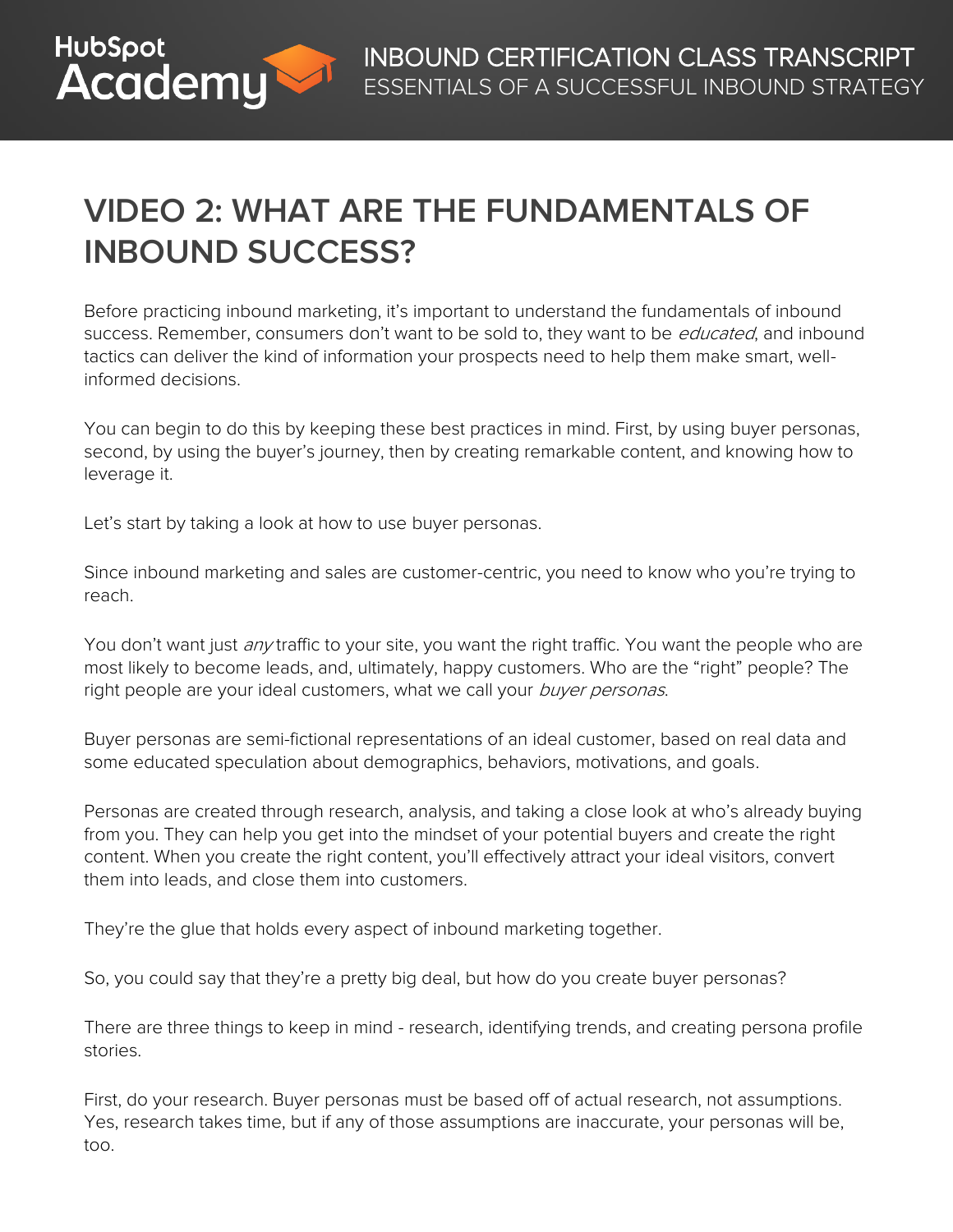

When conducting research, there are a few questions that you can ask to develop your buyer personas. One way to start is by asking your current customers different questions that touch upon their demographics, goals, and challenges. Ask questions like:

- What is your job role? Your title?
- What industry or industries does your company work/is your role in?
- What are you working to accomplish?
- What are your biggest challenges?
- How do you learn about new information for your role?
- Do you use the internet to research vendors or products?

You don't have to ask these questions word-for-word. Make the questions specific to your industry, so you're getting specific answers in return.

And always focus on the 'Why' or the *motives* of your buyer personas, not their actions. The follow-up question to pretty much every question should be, "Why?" Through these interviews, you're trying to understand your persona's goals, behaviors, and motivations. What really drives them? People aren't always good at describing this for themselves, so it's important to dig deep. Uncovering their motives can lead to a truly powerful content strategy.

#### So, how do you do research?

Start by interviewing your current customers, former customers, prospects and even your coworkers. Your existing customer base is the perfect place to start with your interviews, because they've already purchased your product and engaged with your company. At least some of them are likely to exemplify your target persona. Reach out to both "good" and "bad" customers.

Once you've spoken to a few people, it's time to start looking for trends. Patterns and similarities in answers to persona research questions indicate who your personas really are.

How much research does it take to create personas? As much as it takes to identify trends. Be on the lookout for commonalities and similarities between the types of answers you're getting.

By now you may be thinking, how many personas should I have? As many as needed, as long as you start noticing trends that will help you build out your buyer personas.

Alright, you've done your persona research and identified those trends. The final step is to compile this research and create persona profile stories. You want these stories to contain information about who your persona is, using information about their background, their demographics, and their goals and challenges. You'll also want to include your plan to help them. Include common objections that they might have to your product or service and use real quotes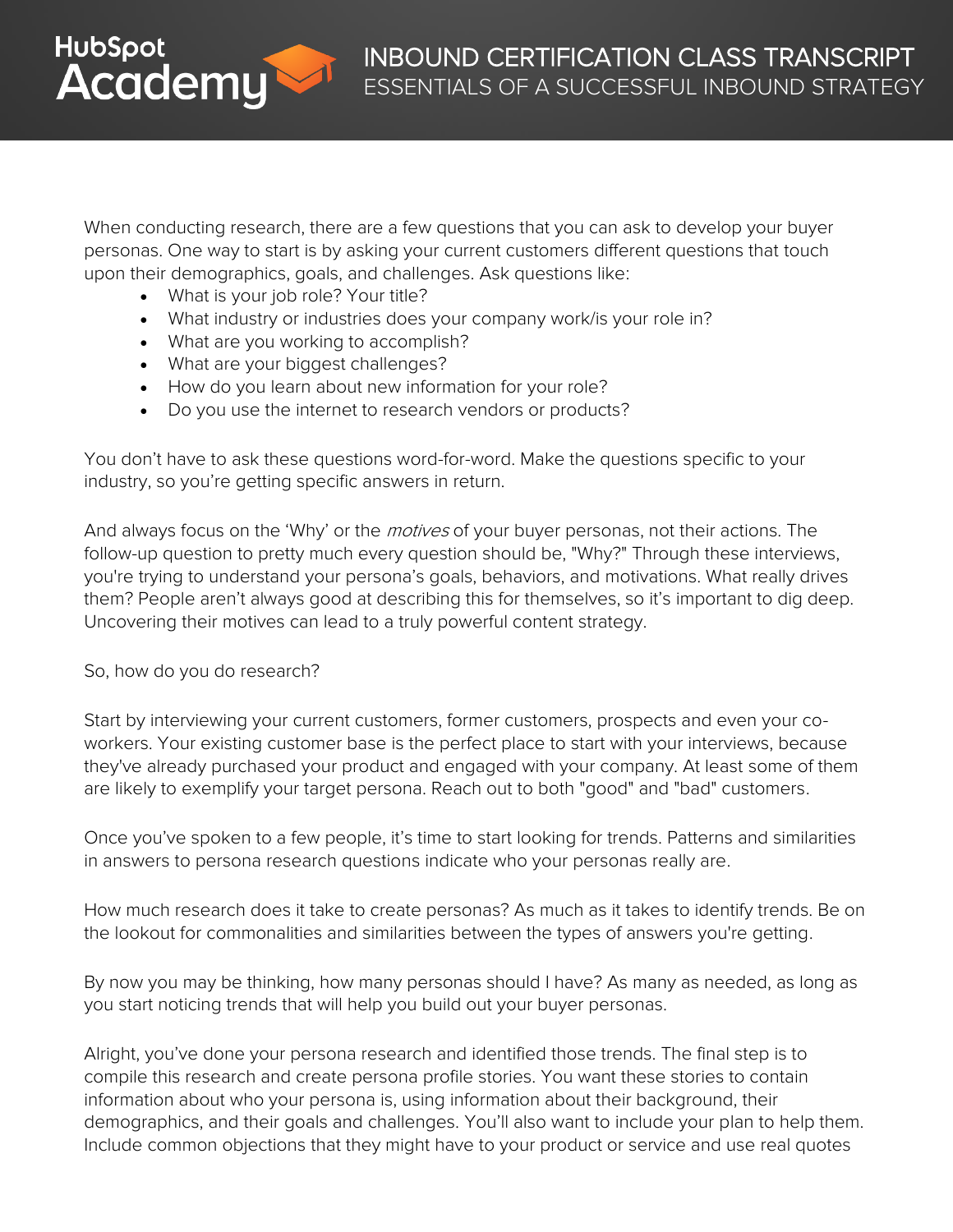

from your interviews. After all, what better way to represent your persona than to use their own words? This will make it easier for employees to relate to and understand them.

Let's look at an example of what a complete buyer persona profile might actually look like.

In this example we're looking at a persona named Sample Sally. Sample Sally is an example created by an HR database software company, let's call them HR Blast. And they clearly did their research and identified some trends.

Here's what they put together: Sally tends to be the head of HR. She's married, has 2 children and has been at the same company for many years. She tends to be female and around the age of 40-45. She has a very calm demeanor and typically has an assistant screening her calls. Her goals are to keep employees happy and turnover low. She also has to support the legal and finance teams. Some common challenges she runs into are getting everything done with a small staff and rolling out big changes to the entire company.

So what about solutions? Well, this HR Blast can best help Sample Sally by making it easy for her to manage all of the employee data in one place and integrate with her current legal and finance systems. The company should be prepared for the common objections that she typically has, such as worrying about losing data when moving over to a new system. And she doesn't want to have to train the entire company on how to use it.

After interviewing a few current customers they were able to pull real quotes to use for Sample Sally, like "It's been difficult getting company-wide adoption of new technologies in the past." and "I've had to deal with so many painful integrations with other departments' databases and software."

These quotes can make it easier for one of the company's employees to identify if they might be on the speaking or emailing with a Sample Sally.

These personas give you a really clear idea of exactly who these potential customers might be, what they are interested in, what they are dealing with, and what they are working towards.

But when it comes to creating a great inbound strategy, it's not enough to know just who you're trying to reach, you also have to know what they want to see.

And who are buyer persona's right for? Is it B2B, B2C, or nonprofit? Buyer personas are necessary for any type of business.

That brings us to the buyer's journey. Every interaction your persona has with your organization should be tailored to where they are in the buyer's journey.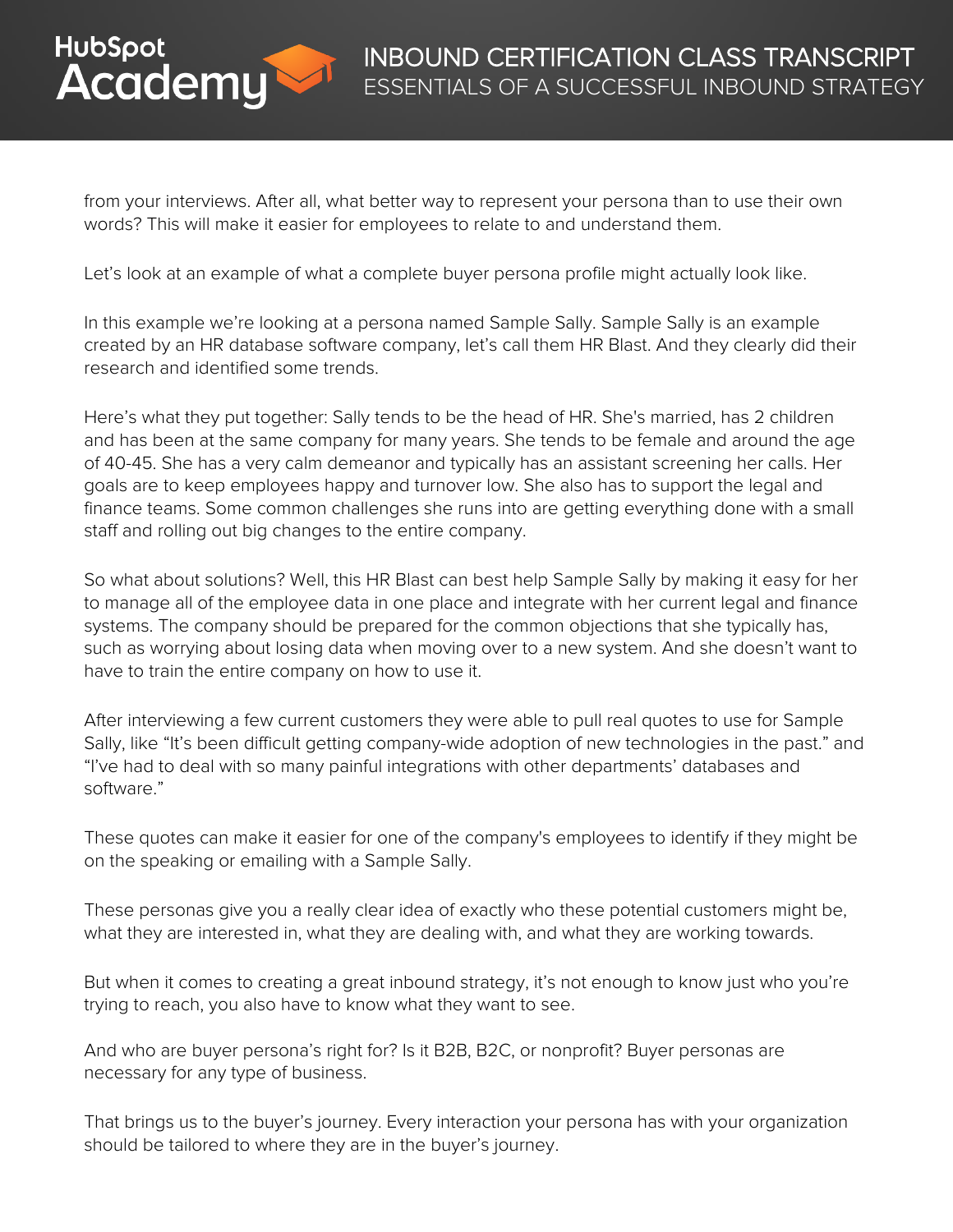

The buyer's journey is the active research process someone goes through leading up to a purchase. Knowing the buyer's journey for your persona will be key to creating the best content possible.

Instead of talking about top, middle, or bottom of the funnel, the buyer's journey is made up of 3 stages: the awareness stage, the consideration stage, and the decision stage that portray the experiences your potential customers go through.

Every single one of you has gone through the buyer's journey. It's the path you take when you have a problem to solve, from researching potential solutions to purchasing one.

The awareness stage is when your prospect is experiencing and expressing symptoms of a problem or opportunity. They're doing education research to more clearly understand, frame, and give a name to their problem.

The consideration stage is when a prospect has now clearly defined and given a name to their problem or opportunity. They are committed to researching and understanding all of the available approaches and/or methods to solving the defined problem or opportunity.

The decision stage is when a prospect has now decided on their solution strategy, method, or approach. They are compiling a long list of all available vendors and products in their given solution strategy. They could also be researching to whittle the long list down to a short list and ultimately making a final purchase decision.

Here's a real life example of the buyer's journey. Ever been sick before? Yes, I'm sure you have. Remember that feeling of feeling ill but you're not really sure what you might have. In the awareness stage you're experiencing symptoms or having a problem. In this case, you feel like you have a sore throat, fever, and are achy all over. You ask "what's wrong with me?"

In the consideration stage, that's when you've given a name to your problem and now needing to figure out your options. You realize - a-ha! I have strep throat, but what are my options for relieving or curing my symptoms?

That's where the decision stage comes in, this is when you decide on your approach to solve the problem. If you have strep throat you could see a primary care physician, go to the ER, or go to a clinic. You might decide that the ER costs a lot, but you insured and you go with that option.

That's how one could go through the buyer's journey - it's from the buyer's perspective.

But imagine you as the marketer, or in this case - the doctor. Doctor's will typically listen to your symptoms, provide options for you to get better, and prescribe you your solution. But what if you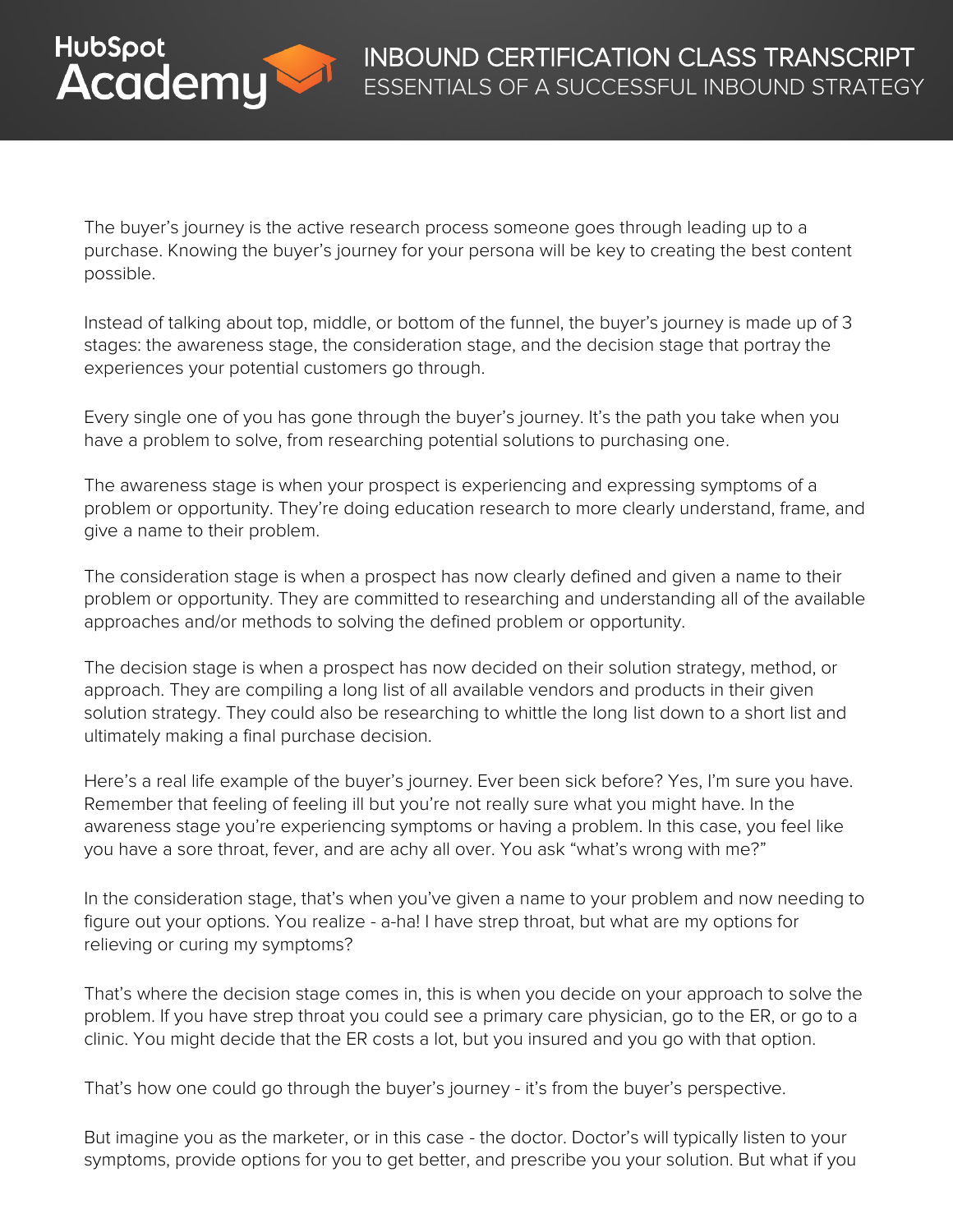

went into a doctor's office and they paid no attention to your symptoms and just gave you some sort of medicine immediately. Not a pleasant experience.

That's what can often happen with website content. Rather than creating content that covers your buyer persona's problems and potential solutions, we jump to explaining our products or our services and why they're the best option.

Website visitors might come to your website for the first time in any of the different buyer's journey stages, but you need to have content prepared for each and every stage.

Feel good about the buyer's journey? Let's test your knowledge because the buyer's journey comes up a lot when it comes to inbound.

If you were to create a blog post about your product or service, where would it fall into the buyer's journey?

- A. Awareness stage
- B. Consideration stage
- C. Decision stage

Your product or service will most likely help solve your persona's problems, but that doesn't make this blog post awareness stage.

Your product and service will be some form of solution, but in this case, your blog post is talking all about you. So this would be a decision stage piece of content.

But here's the thing - blog posts aren't really for the decision stage. A bit of a trick question!

When you're creating content, specifically blog posts, keep it educational. Not educating them on who you are and what you do, but educating them on their problems and solutions. It's the inbound way. A way to build trust.

Once you understand your buyer personas and their buying journey, it's time to start doing inbound marketing. Inbound marketing can't exist without content, and that's why the third best practice is to create remarkable, tailored content.

Inbound Marketing is Content plus Context.

Your content is your marketing toolkit. Things like blogs, interactive tools, photos/infographics, videos, and eBooks/presentations work to attract, convert, close, and delight.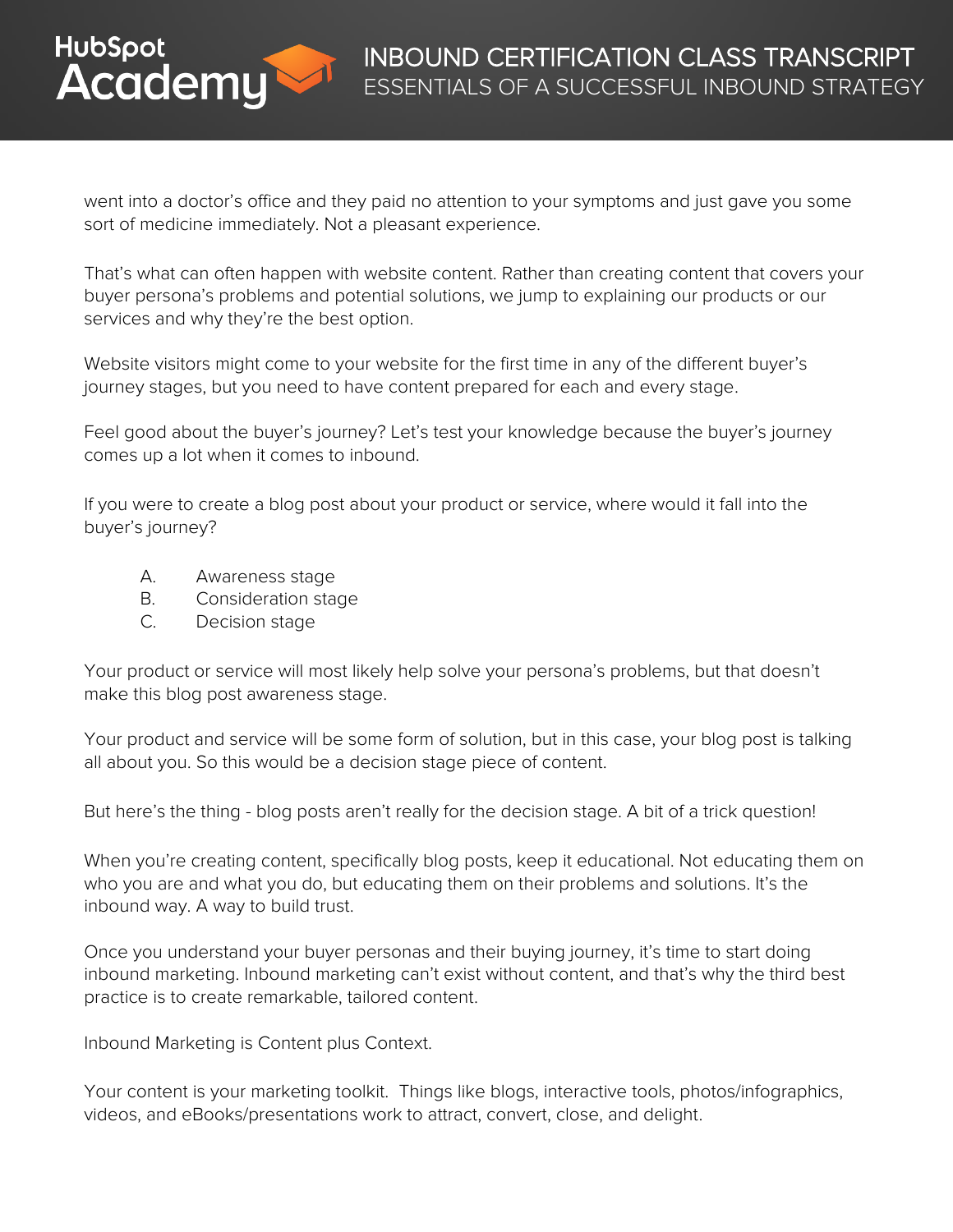

Context is who you're creating it for: you can't just write any blog posts, you have to write the right ones, tailored to who you're trying to reach and what they're interested in. The best content – the stuff that's really going to fuel your entire inbound strategy – has to be grounded in the correct context. It's not enough to just write a blog post or send out an email. The content in that blog post and that email need to be tailored to who you're trying to reach (your persona) and what they're most interested in seeing (which depends on where they are in the buyer's journey).

The last best practice is to leverage your content.

Make that content available for your buyer personas to find: content distribution is what provides the context to your content. It's not enough to just have great content. You need to have a way to get that content out into the world. Distribution makes content relevant.

There are a few different tools you can use to leverage content by distribution. The right distribution technique gets the right content in front of the right person at the right time. You can use your website pages, business blog, social media, landing pages, calls-to-action, and marketing emails. Just make sure you're using tactics that help your content reach your buyer personas where they're spending their time. If they aren't spending their time on Twitter, Twitter shouldn't be a major part of your distribution plan.

And that brings us to the end of the inbound best practices. Remember: research, develop, and use your buyer personas. Then combine that new knowledge with the buyer's journey to help you create and leverage remarkable content.

### **VIDEO 3: WHAT DOES INBOUND LOOK LIKE?**

Inbound has been taking the world by storm. Let's look at what one company has done with inbound marketing and what effective inbound strategies look like in action.

CFO On-Call is a financial services advisory group. The company is a smart pro-active team of Chief Financial Officers, Financial Controllers and Business Advisors, with over 20 years experience that help business owners in Australia and New Zealand. The management team at CFO On-Call realized that the company had to improve their marketing strategy if they were to remain successful, as traditional methods were no longer working like they used to.

The marketing team at CFO On-Call once relied heavily on telemarketing and cold calling to generate leads for sales. Over time, they saw a decline and no longer had enough leads to support their new customer or partner channels.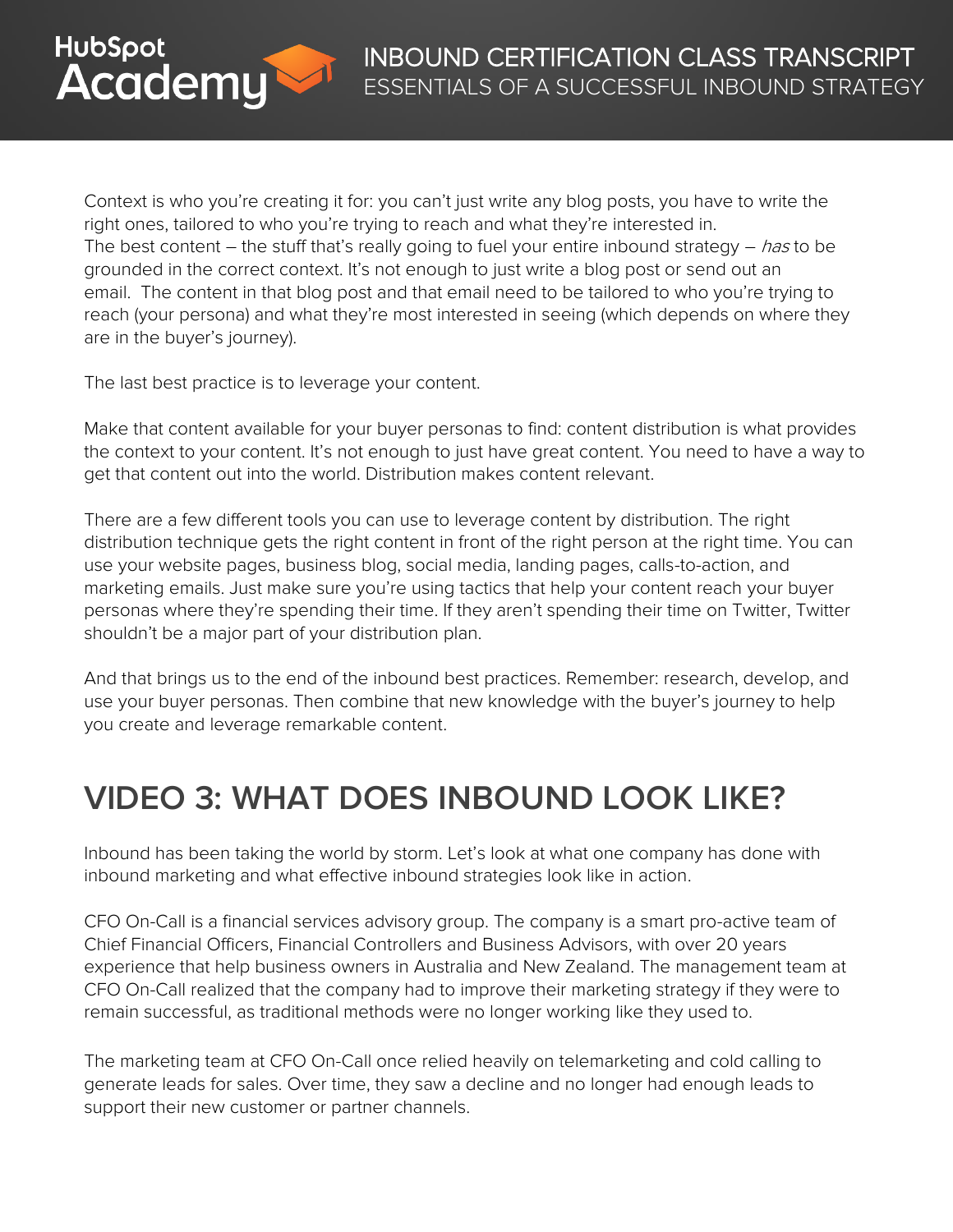

Lacking a strong digital presence and search engine authority, their website and blog articles weren't performing well enough for lead generation. When they *did* generate leads, they struggled to educate their prospective clients on services that they and their partners could provide.

Fortunately, they understood the value of inbound marketing and began to expand their online presence, focused on generating more leads to support their revenue goals.

The marketing team began working on developing their buyer personas and created a detailed profile representative of their target audience, Gary the Business Owner. By understanding their main customer's demographics, role, and business problems, the team could create better targeted content, emails and offers for that audience.

After conducting research, here is the buyer persona that they created.

Gary the Business Owner is typically in his mid-40s. He runs a small business that he started after a career in the industry. He's married with a couple of children and drives a modest vehicle. He's been running his own business for about 3 years and it's growing due to his energy and contacts in the industry. He has a secondary school education with either a trade or professional qualifications.

Gary's an achiever, a determined individual and a natural leader. He has an entrepreneurial flair. He has high ambitions for his business and can see great opportunities in his marketplace for growth. Cash flow can limit growth potential and lenders aren't too helpful about borrowing funds to grow.

His income can be a little erratic at times due to business cash flow. He occasionally has to borrow money and the can cause him stress at times. He occasionally speak with his accountant but he doesn't feel they are on the same wavelength as he doesn't always understand what they are talking about.

Gary also feels a little stretched at times due to having to be everything in the business but enjoys being his own boss.

Imagine yourself as being on the marketing team for CFO On-Call, do you have a better picture of who you are trying to market and sell to? Do you have an idea of some different types of content you could create to help this buyer persona solve their problems and address their challenges?

That's the idea of having a buyer persona story! You can get in the mindset of your buyer and understand them that much more.